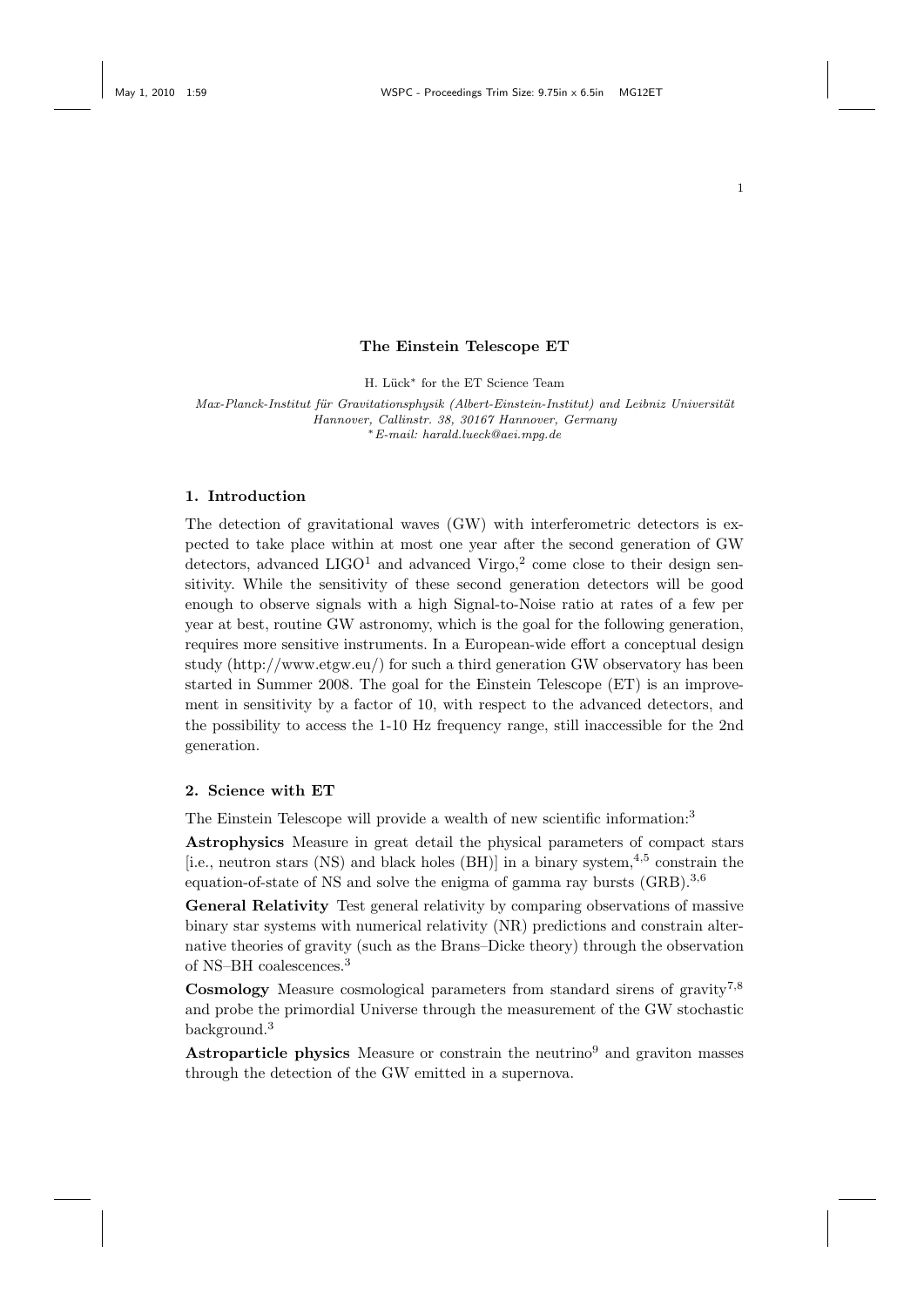# 3. Noise reduction

The improvement of the sensitivity beyond the advanced detectors by a factor of ten, challenges the Design Team with widening the limits of current technologies and finding ways of avoiding current limitations with new techniques.

Site requirements One key parameter for enhancing the sensitivity is increasing the arm length. 30 km of overall arm (tunnel) length is foreseen for the Einstein Telescope. In order to cut down seismic influences, especially via direct Newtonian coupling of surrounding masses to the mirrors, the so called Gravity Gradient Noise,10,11 the baseline design foresees an underground location at a depth of about 100 m. Seismic studies assessing the seismic background are currently being made at various locations in Europe. The overall infrastructure will be designed for a lifetime of about five decades.

Seismic isolation The currently envisioned isolation of the interferometer mirrors from ground motion can be done with a hybrid active/passive system suspending long cascaded pendula from an actively isolated platform mounted as an inverted pendulum, in the style of the Virgo Superattenuator (SA). Measurements have shown that a Virgo SA would provide enough isolation down to a frequency of about  $3 \text{ Hz}$  for ET in an underground location with moderate seismic noise.<sup>12,13</sup>

Thermal noise issues Strategies developed for reducing thermal noise in the advanced GW detectors will be extended to suit the needs of ET. Thermal noise rises toward low frequencies and hence plays the most important role there. In ET thermal noise will be reduced by cooling the mirrors and suspensions to cryogenic temperatures and thereby reducing the thermal excitation. By choosing the right mirror material a high mechanical quality factor can be achieved, which confines most of the thermally excited motion to frequencies around the mechanical resonances of the system, cutting down the off-resonance contributions in the detection band. Increasing the beam diameter on the mirrors can reduce thermal noise by averaging over fluctuations within the beam width. Silicon or Sapphire are candidate materials for cryogenic temperatures whereas fused silica is currently regarded the best available material for optics at room temperature.

Quantum noise In order to cut down shot noise in the high frequency range of ET light power levels in the interferometer arms of about 3 MW will need to be achieved with powerful lasers and recycling techniques. This high power will require optics with extraordinary low absorption in the coatings and the substrates. Whether the candidate materials for cryogenic operation, Sapphire and Silicon, can achieve low enough absorption levels still needs to be determined. Counteracting radiation pressure noise will require heavy mirrors with masses of several hundred kg. Squeezing the vacuum noise incident to the output port by up to 15 dB in conjunction with extremely low optical losses in the signal path can achieve a further reduction of shot noise and radiation pressure noise. Several concepts involving filter cavities to optimize the usage of squeezing or further reduce quantum noises have been investigated together with quantum-non-demolition techniques, which e.g. rather measure

2